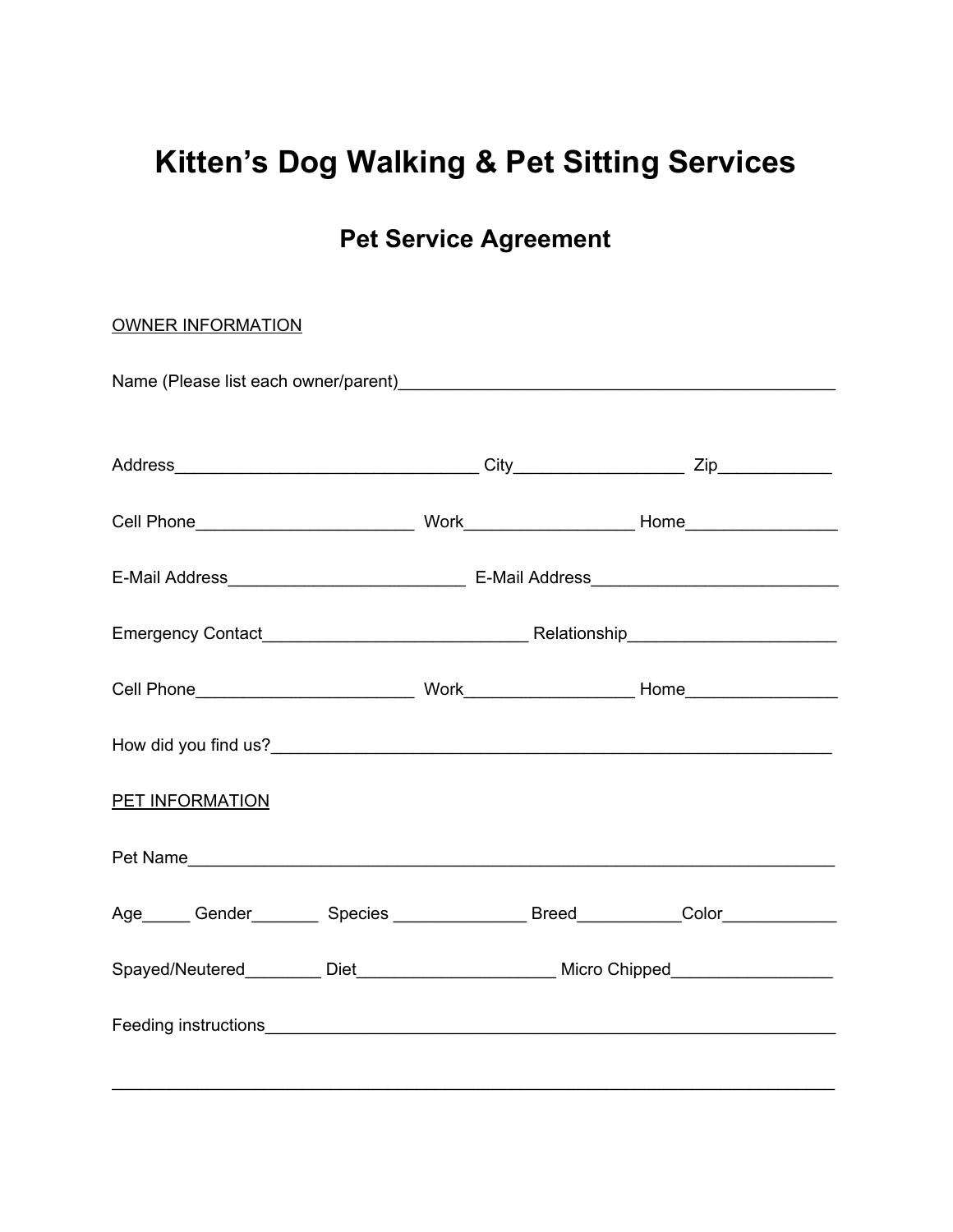| History of aggressive behavior (toy aggression, cage aggression, fence aggression, food |                                                                                                                                                                                             |
|-----------------------------------------------------------------------------------------|---------------------------------------------------------------------------------------------------------------------------------------------------------------------------------------------|
|                                                                                         |                                                                                                                                                                                             |
|                                                                                         | ,我们也不能在这里的人,我们也不能在这里的人,我们也不能在这里的人,我们也不能在这里的人,我们也不能在这里的人,我们也不能在这里的人,我们也不能在这里的人,我们也                                                                                                           |
|                                                                                         | Please list key training words and the behavior associated with that word (for example--do you<br>say "down" or "off" if you pet jumps up on a guest? How do you communicate during walks?) |
|                                                                                         |                                                                                                                                                                                             |
|                                                                                         |                                                                                                                                                                                             |
|                                                                                         |                                                                                                                                                                                             |
|                                                                                         |                                                                                                                                                                                             |
|                                                                                         |                                                                                                                                                                                             |

\_\_\_\_\_\_\_\_\_\_\_\_\_\_\_\_\_\_\_\_\_\_\_\_\_\_\_\_\_\_\_\_\_\_\_\_\_\_\_\_\_\_\_\_\_\_\_\_\_\_\_\_\_\_\_\_\_\_\_\_\_\_\_\_\_\_\_\_\_\_\_\_\_\_\_\_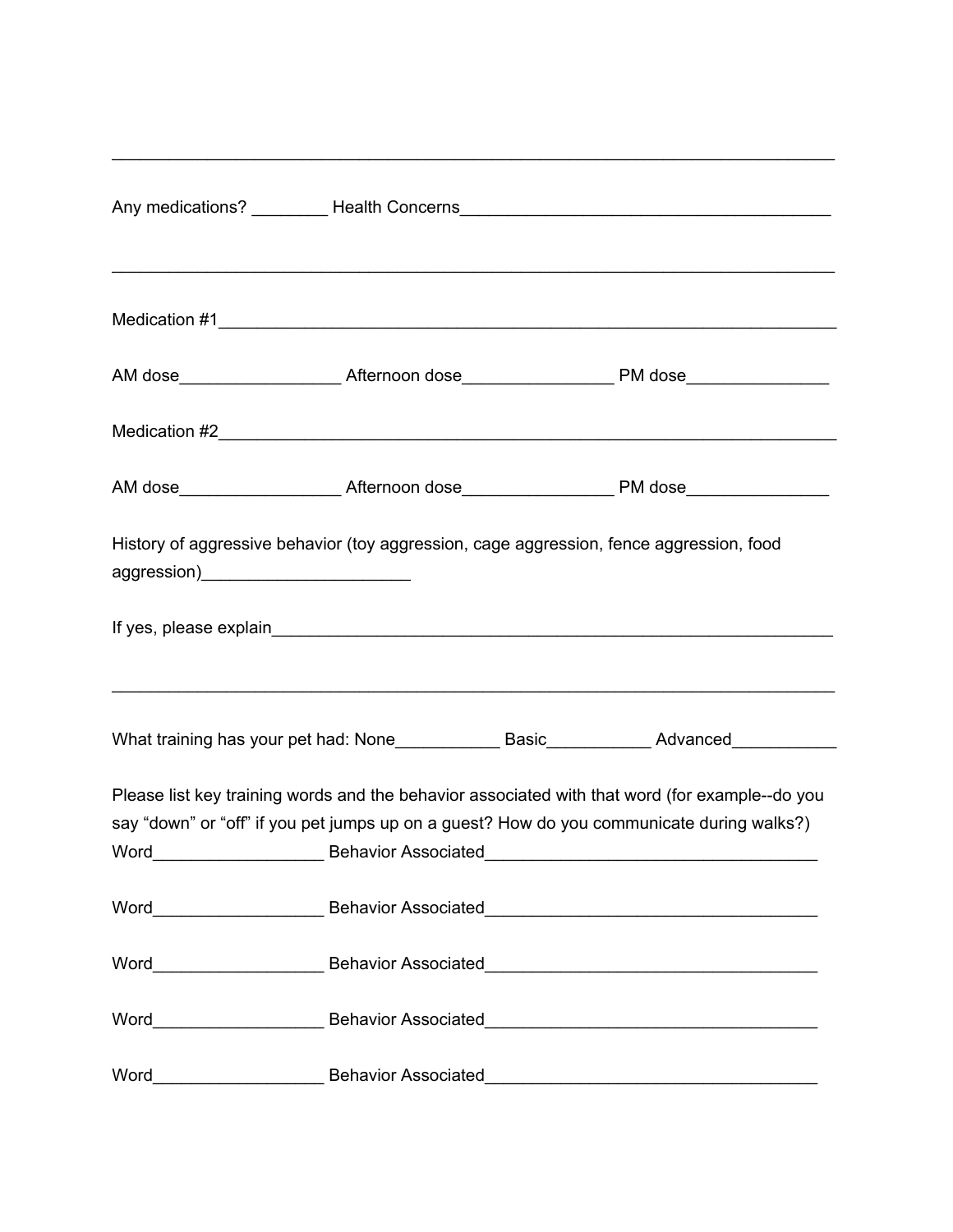## **ADDITIONAL PETS**

|  |                              | Age______ Gender__________ Species ________________ Breed____________Color_____________ |  |  |  |
|--|------------------------------|-----------------------------------------------------------------------------------------|--|--|--|
|  |                              | Spayed/Neutered_________ Diet_________________________ Micro Chipped_____________       |  |  |  |
|  |                              |                                                                                         |  |  |  |
|  |                              |                                                                                         |  |  |  |
|  |                              |                                                                                         |  |  |  |
|  |                              | ,我们也不能在这里的人,我们也不能在这里的人,我们也不能在这里的人,我们也不能在这里的人,我们也不能在这里的人,我们也不能在这里的人,我们也不能在这里的人,我们也       |  |  |  |
|  |                              |                                                                                         |  |  |  |
|  |                              |                                                                                         |  |  |  |
|  |                              |                                                                                         |  |  |  |
|  |                              |                                                                                         |  |  |  |
|  | aggression) ________________ | History of aggressive behavior (toy aggression, cage aggression, fence aggression, food |  |  |  |
|  |                              |                                                                                         |  |  |  |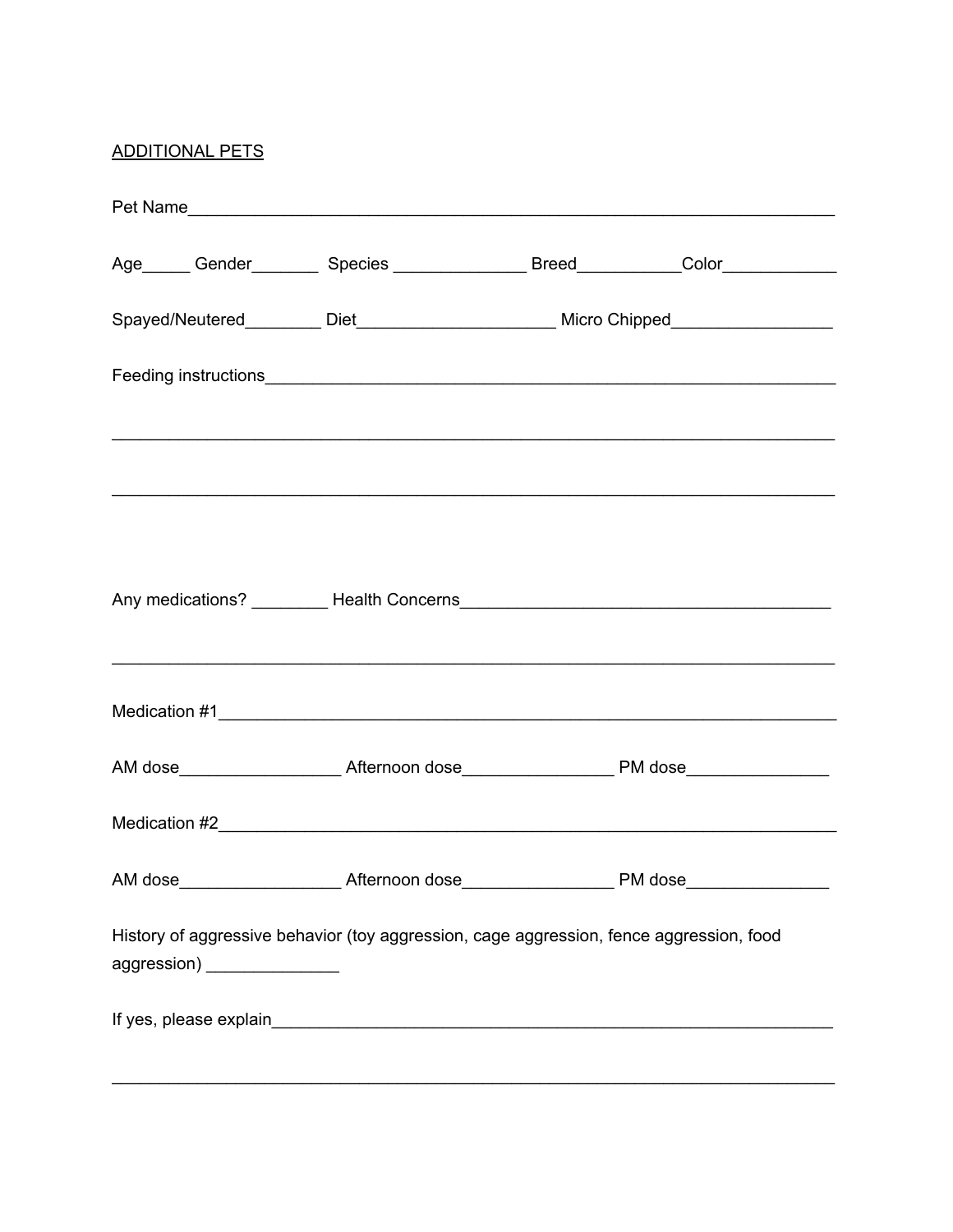|  |  | Please list key training words and the behavior associated with that word (for example--do you |
|--|--|------------------------------------------------------------------------------------------------|
|  |  | say "down" or "off" if you pet jumps up on a guest? How do you communicate during walks?)      |
|  |  |                                                                                                |
|  |  |                                                                                                |
|  |  |                                                                                                |
|  |  |                                                                                                |
|  |  |                                                                                                |
|  |  | Word_____________________________Behavior Associated_____________________________              |
|  |  |                                                                                                |
|  |  |                                                                                                |
|  |  | Age______ Gender_________ Species ________________ Breed____________Color_____________         |
|  |  | Spayed/Neutered__________ Diet___________________________ Micro Chipped________________        |
|  |  |                                                                                                |
|  |  |                                                                                                |
|  |  |                                                                                                |
|  |  |                                                                                                |
|  |  |                                                                                                |
|  |  |                                                                                                |
|  |  |                                                                                                |
|  |  |                                                                                                |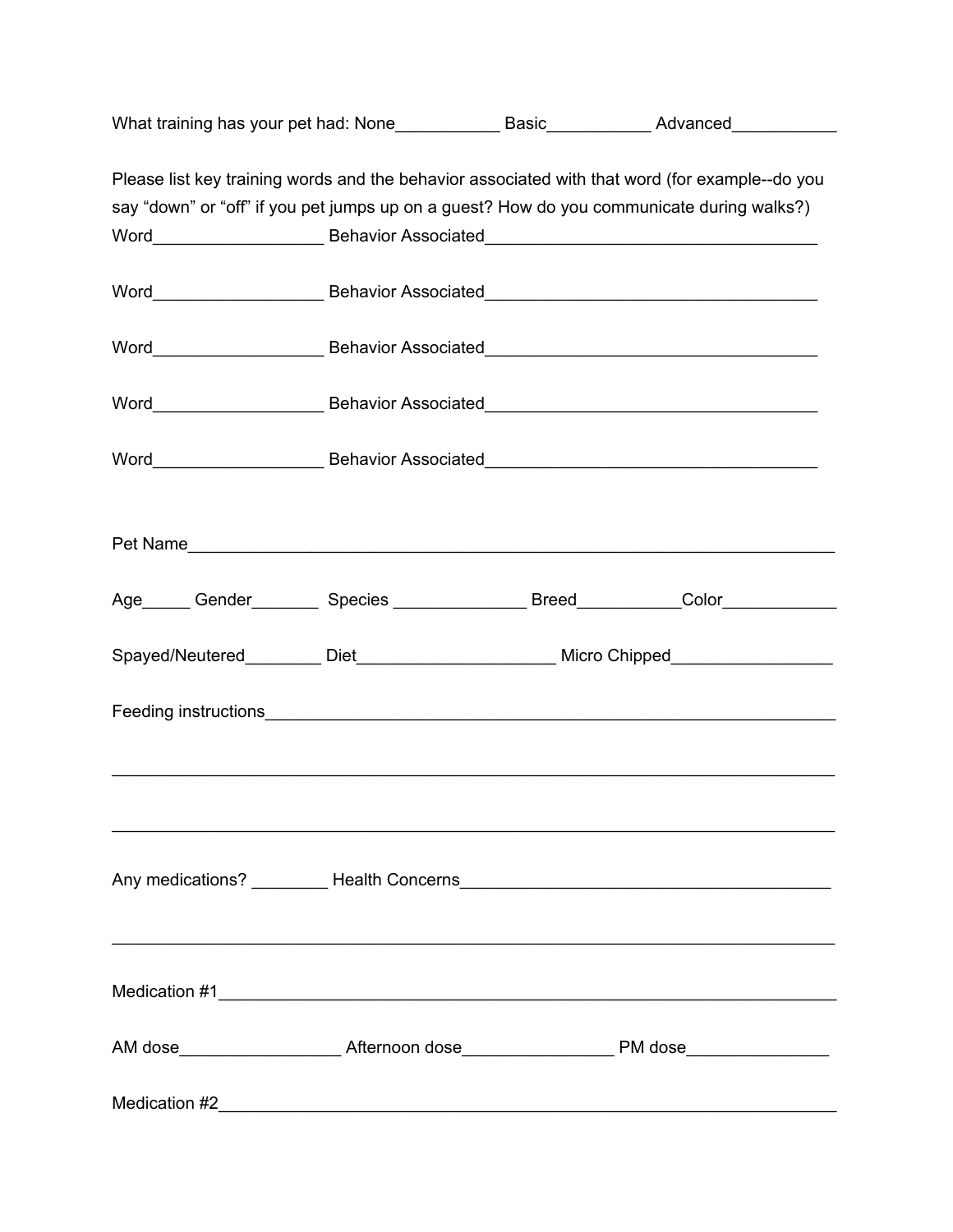|                              | AM dose_______________________Afternoon dose__________________________PM dose______________________           |  |  |
|------------------------------|---------------------------------------------------------------------------------------------------------------|--|--|
|                              | History of biting________________________Bit a person_________________Bit another animal_____________________ |  |  |
|                              | History of aggressive behavior (toy aggression, cage aggression, fence aggression, food                       |  |  |
|                              |                                                                                                               |  |  |
|                              | ,我们也不能在这里的人,我们也不能在这里的人,我们也不能在这里的人,我们也不能在这里的人,我们也不能在这里的人,我们也不能在这里的人,我们也不能在这里的人,我们也                             |  |  |
|                              | Please list key training words and the behavior associated with that word (for example--do you                |  |  |
|                              | say "down" or "off" if you pet jumps up on a guest? How do you communicate during walks?)                     |  |  |
|                              |                                                                                                               |  |  |
|                              |                                                                                                               |  |  |
|                              |                                                                                                               |  |  |
|                              | Word_____________________________Behavior Associated_____________________________                             |  |  |
|                              | Word_____________________________Behavior Associated____________________________                              |  |  |
| <b>Additional Misc Notes</b> |                                                                                                               |  |  |
| <b>EMERGENCY CARE</b>        |                                                                                                               |  |  |

I, \_\_\_\_\_\_\_\_\_\_\_\_\_\_\_\_\_\_\_\_\_\_\_\_\_\_\_, authorize Miranda Downey of Kitten's Dog Walking & Pet Services to act as my agent in the event of my pet needing medical attention. I further agree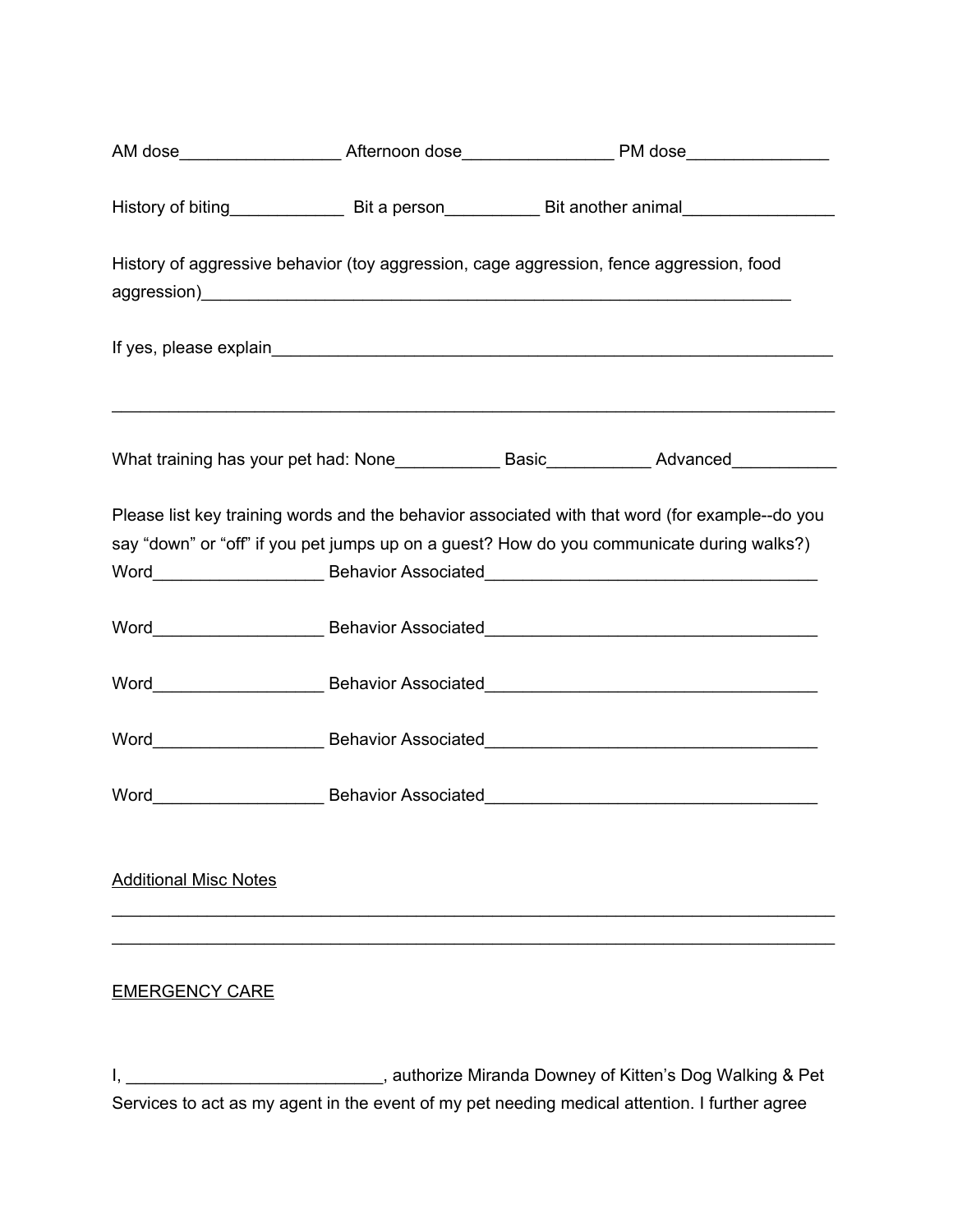that I will be responsible for any and all costs associated with veterinary care deemed necessary by a veterinarian.

#### DECLINE OF EMERGENCY NOTIFICATION

I, **I** is a subset of an emergency while I am  $\blacksquare$ , **\*DO NOT**\* wish to be notified of an emergency while I am away on vacation or an extended stay.

Signature **Example 20** and the set of the set of the set of the set of the set of the set of the set of the set of the set of the set of the set of the set of the set of the set of the set of the set of the set of the set

PET CARE INFORMATION

Location of food with the set of  $\sim$ 

Will there be enough food on location for duration of stay or will owners be leaving a cash allowance for additional food, treats, waste bags, etc.

Location of leashes/collars\_\_\_\_\_\_\_\_\_\_\_\_\_\_\_\_\_\_\_\_\_\_\_\_\_\_\_\_\_\_\_\_\_\_\_\_\_\_\_\_\_\_\_\_\_\_\_\_\_\_\_\_\_\_\_

Favorite toys

What do you use to clean up feces

Where are cleaning supplies located\_\_\_\_\_\_\_\_\_\_\_\_\_\_\_\_\_\_\_\_\_\_\_\_\_\_\_\_\_\_\_\_\_\_\_\_\_\_\_\_\_\_\_\_\_\_\_

\_\_\_\_\_\_\_\_\_\_\_\_\_\_\_\_\_\_\_\_\_\_\_\_\_\_\_\_\_\_\_\_\_\_\_\_\_\_\_\_\_\_\_\_\_\_\_\_\_\_\_\_\_\_\_\_\_\_\_\_\_\_\_\_\_\_\_\_\_\_\_\_\_\_\_\_

Is your yard securely fenced lif no, please explain **If your yard securely** fenced

Instructions for hot weather\_\_\_\_\_\_\_\_\_\_\_\_\_\_\_\_\_\_\_\_\_\_\_\_\_\_\_\_\_\_\_\_\_\_\_\_\_\_\_\_\_\_\_\_\_\_\_\_\_\_\_\_\_\_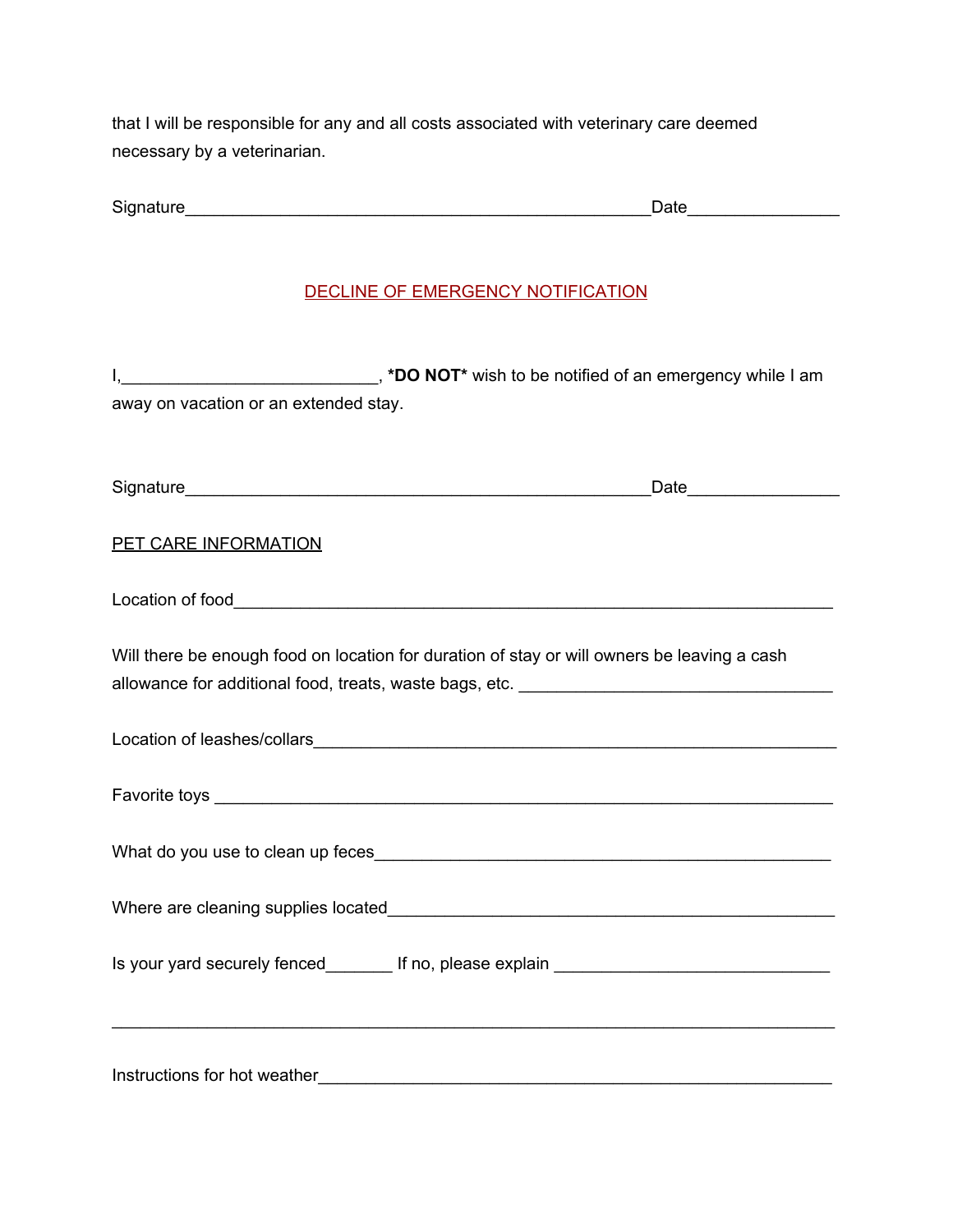Instructions for rain/snow \_\_\_\_\_\_\_\_\_\_\_\_\_\_\_\_\_\_\_\_\_\_\_\_\_\_\_\_\_\_\_\_\_\_\_\_\_\_\_\_\_\_\_\_\_\_\_\_\_\_\_\_\_\_\_\_

### IMPORTANT PHONE NUMBERS

| Will any other people be providing pet services during your absence? (pooper scooper, trainer,<br>acupuncturist, etc.) The Manuscript of the Security of the Security of the Security of the Security of the Security of the Security of the Security of the Security of the Security of the Security of the Security of the Sec |  |  |  |
|----------------------------------------------------------------------------------------------------------------------------------------------------------------------------------------------------------------------------------------------------------------------------------------------------------------------------------|--|--|--|
| Will any other people be visiting the home during your absence? (house cleaner, landscaper,<br>exterminator, etc.) Figures, please explain Figures 2014 12:00 12:00 MHz                                                                                                                                                          |  |  |  |
|                                                                                                                                                                                                                                                                                                                                  |  |  |  |

\_\_\_\_\_\_\_\_\_\_\_\_\_\_\_\_\_\_\_\_\_\_\_\_\_\_\_\_\_\_\_\_\_\_\_\_\_\_\_\_\_\_\_\_\_\_\_\_\_\_\_\_\_\_\_\_\_\_\_\_\_\_\_\_\_\_\_\_\_\_\_\_\_\_\_\_

\_\_\_\_\_\_\_\_\_\_\_\_\_\_\_\_\_\_\_\_\_\_\_\_\_\_\_\_\_\_\_\_\_\_\_\_\_\_\_\_\_\_\_\_\_\_\_\_\_\_\_\_\_\_\_\_\_\_\_\_\_\_\_\_\_\_\_\_\_\_\_\_\_\_\_\_

\_\_\_\_\_\_\_\_\_\_\_\_\_\_\_\_\_\_\_\_\_\_\_\_\_\_\_\_\_\_\_\_\_\_\_\_\_\_\_\_\_\_\_\_\_\_\_\_\_\_\_\_\_\_\_\_\_\_\_\_\_\_\_\_\_\_\_\_\_\_\_\_\_\_\_\_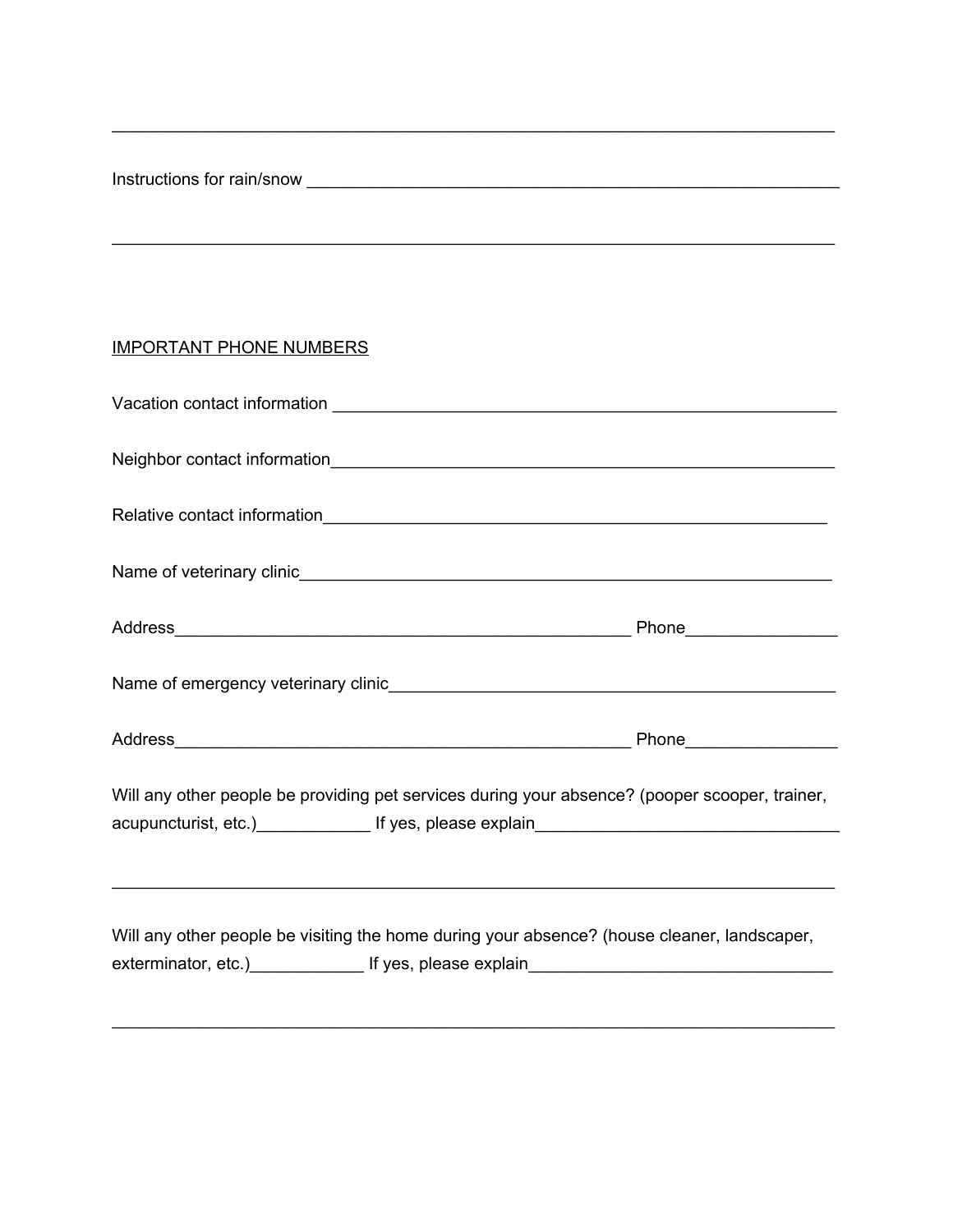**For extended stays:** Please list numbers for utility services and make sure they are aware that you will be away and a house sitter will be in your home

| Heating <b>Experimental Community</b> Contract on the Community Community Community Community Community Community Community Community Community Community Community Community Community Community Community Community Community Com |  |  |
|-------------------------------------------------------------------------------------------------------------------------------------------------------------------------------------------------------------------------------------|--|--|
|                                                                                                                                                                                                                                     |  |  |
|                                                                                                                                                                                                                                     |  |  |
|                                                                                                                                                                                                                                     |  |  |
|                                                                                                                                                                                                                                     |  |  |
|                                                                                                                                                                                                                                     |  |  |
| <b>ALARMS</b>                                                                                                                                                                                                                       |  |  |
| Gate Code/Instructions ___________________________Alarm Code/Instructions__________________________                                                                                                                                 |  |  |
|                                                                                                                                                                                                                                     |  |  |
| Does anyone have alarm codes to your house____________ If yes, please explain______________________                                                                                                                                 |  |  |
| For extended stays: Please let your security company know you will have a house sitter in the<br>home.                                                                                                                              |  |  |
| <b>HOME CARE</b>                                                                                                                                                                                                                    |  |  |
| Do you want lights rotated____________________Blinds_________________TV/Stereo_____________________                                                                                                                                 |  |  |
|                                                                                                                                                                                                                                     |  |  |
|                                                                                                                                                                                                                                     |  |  |
|                                                                                                                                                                                                                                     |  |  |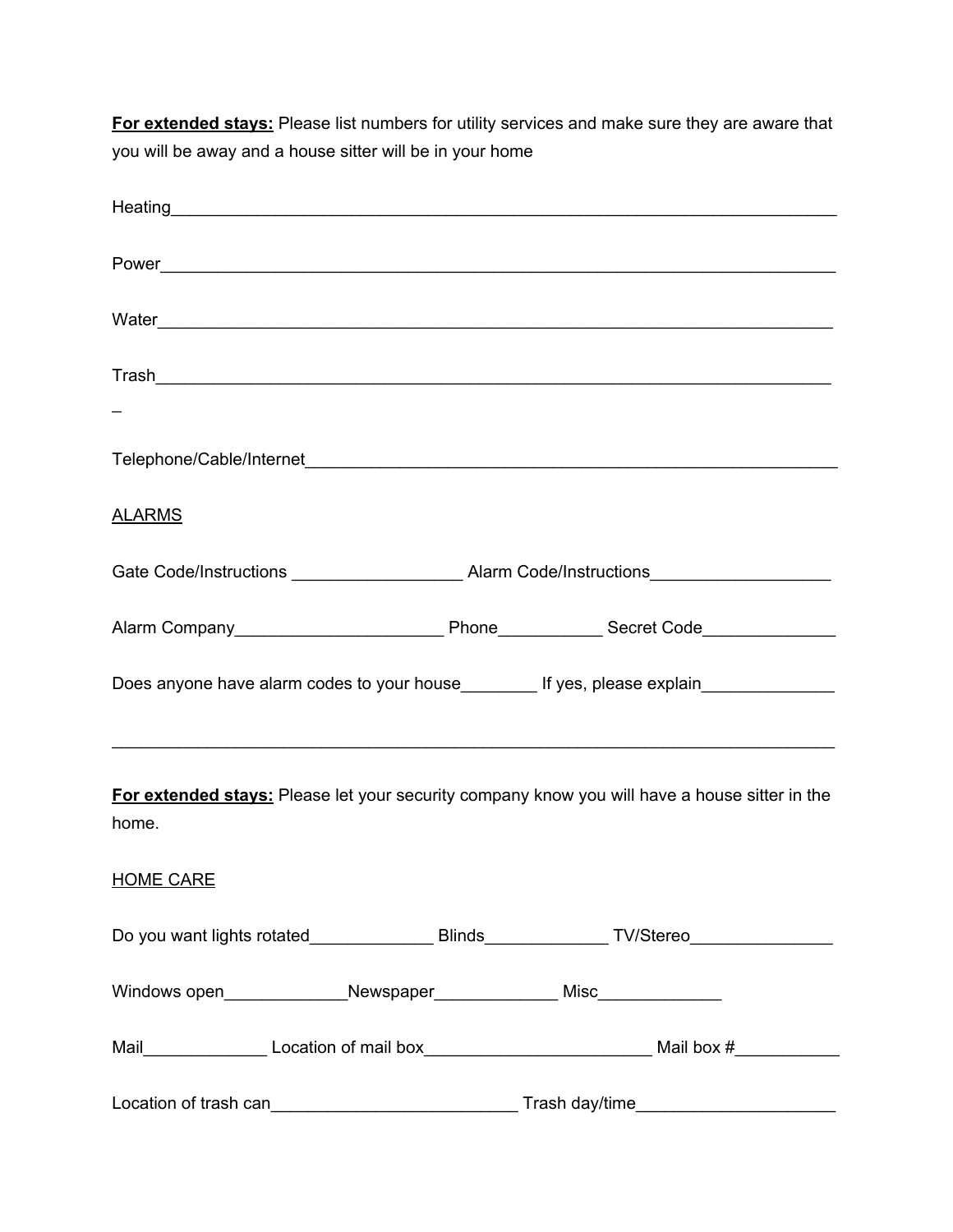|                         | House plants watered_____________________How often_______________________________                                                                                                                                                                                                         |
|-------------------------|-------------------------------------------------------------------------------------------------------------------------------------------------------------------------------------------------------------------------------------------------------------------------------------------|
|                         |                                                                                                                                                                                                                                                                                           |
| <b>YARD CARE</b>        |                                                                                                                                                                                                                                                                                           |
|                         | Pooper scooper/poop bag location___________________________Where to dispose_________________________                                                                                                                                                                                      |
|                         | Sprinkler system______________________On timer_________When_____________________                                                                                                                                                                                                          |
| <u>KEYS</u>             |                                                                                                                                                                                                                                                                                           |
|                         | House key tested_____________Gate key tested_____________Mailbox key tested____________                                                                                                                                                                                                   |
|                         | Does anyone have keys to your house__________ If yes, please explain___________________                                                                                                                                                                                                   |
|                         | Would you like keys kept on file for immediate future service______ If not, when can keys be<br>handed off to you after your return (please note that keys cannot be left unsecured such as<br>under a mat, etc. They also cannot be locked inside the house in case you do not return as |
| ADDITIONAL INSTRUCTIONS |                                                                                                                                                                                                                                                                                           |
|                         |                                                                                                                                                                                                                                                                                           |
|                         |                                                                                                                                                                                                                                                                                           |
|                         |                                                                                                                                                                                                                                                                                           |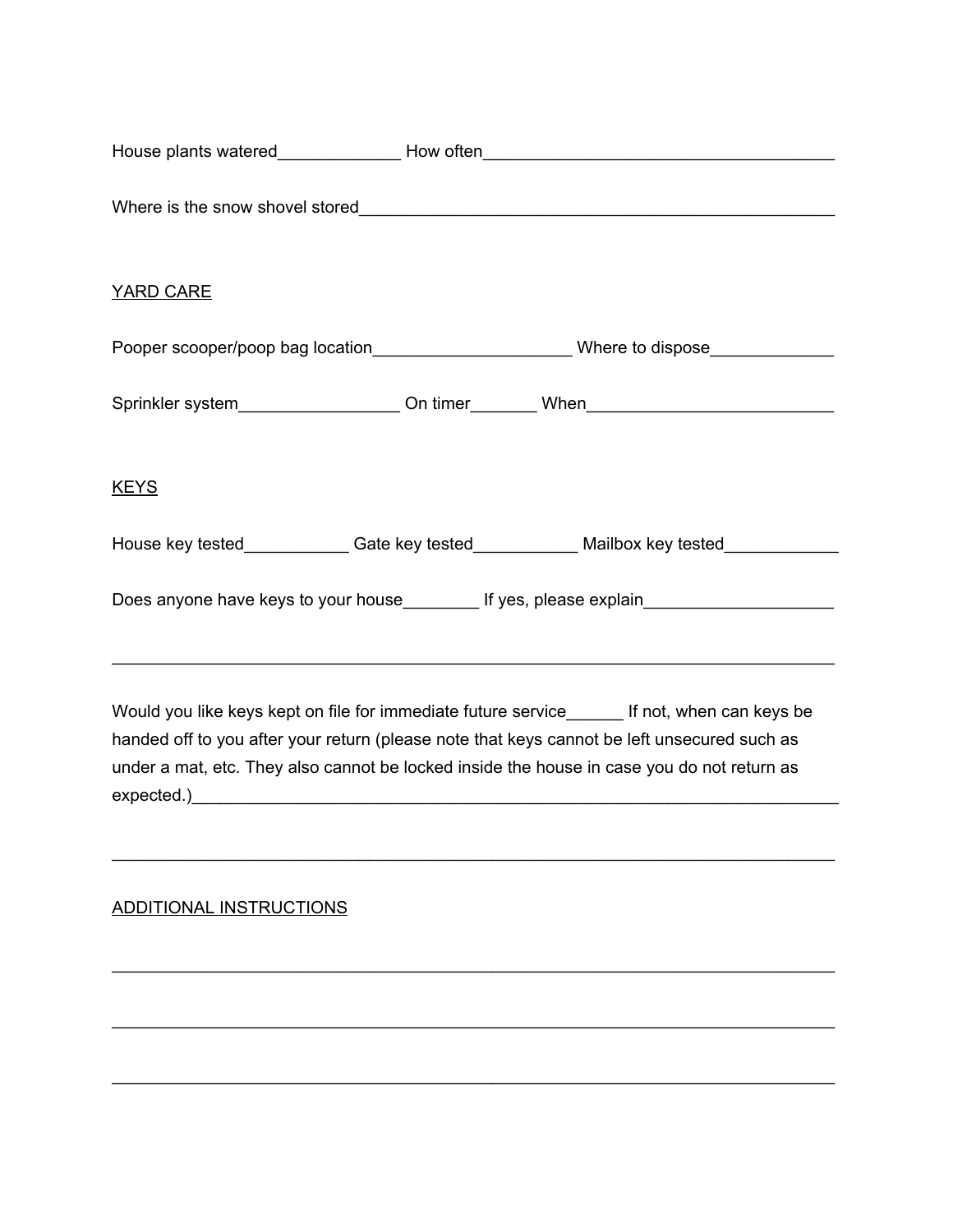#### TERMS AND CONDITIONS

For the purposes of this contract Kitten's Dog Walking & Pet Services and/or representatives will be referred to as PET SITTER and the Pet Owner will be referred to as OWNER. The parties herein agree to the following terms and conditions.

\_\_\_\_\_\_\_\_\_\_\_\_\_\_\_\_\_\_\_\_\_\_\_\_\_\_\_\_\_\_\_\_\_\_\_\_\_\_\_\_\_\_\_\_\_\_\_\_\_\_\_\_\_\_\_\_\_\_\_\_\_\_\_\_\_\_\_\_\_\_\_\_\_\_\_\_

\_\_\_\_\_\_\_\_\_\_\_\_\_\_\_\_\_\_\_\_\_\_\_\_\_\_\_\_\_\_\_\_\_\_\_\_\_\_\_\_\_\_\_\_\_\_\_\_\_\_\_\_\_\_\_\_\_\_\_\_\_\_\_\_\_\_\_\_\_\_\_\_\_\_\_\_

\_\_\_\_\_\_\_\_\_\_\_\_\_\_\_\_\_\_\_\_\_\_\_\_\_\_\_\_\_\_\_\_\_\_\_\_\_\_\_\_\_\_\_\_\_\_\_\_\_\_\_\_\_\_\_\_\_\_\_\_\_\_\_\_\_\_\_\_\_\_\_\_\_\_\_\_

\_\_\_\_\_\_\_\_\_\_\_\_\_\_\_\_\_\_\_\_\_\_\_\_\_\_\_\_\_\_\_\_\_\_\_\_\_\_\_\_\_\_\_\_\_\_\_\_\_\_\_\_\_\_\_\_\_\_\_\_\_\_\_\_\_\_\_\_\_\_\_\_\_\_\_\_

- 1. A minimum deposit of 50% of the total cost of the Pet Sit is due at the time of booking and the remaining 50% is to be paid at the time of the first visit and left in a conspicuous place for PET SITTER. Holidays require a full payment of services at consultation. A finance charge of 20% per month will be added to unpaid balances after 14 days. A handling fee of \$50.00 or ½ the total amount of the check (whichever is greater) will be added to all returned checks.
- 2. Payment for all subsequent Pet Sits will be paid in full and left in a conspicuous place for the PET SITTER at the first visit.
- 3. Refund and cancellation policy--If OWNER plans to shorten their trip, they must give PET Sitter a minimum of 48 hours notice in order to receive a refund for remaining days. Deposits are non-refundable.
- 4. If OWNER plans to lengthen their trip, they must telephone and speak to PET SITTER within a minimum of 12 hours in advance of last scheduled Pet Sit in order to be put back on PET SITTERS schedule. Owner agrees to pay all additional fees incurred immediately upon their return.
- 5. OWNER agrees to telephone PET SITTER promptly upon safely returning home and leave a message in order not to incur another Pet Sitting charge.
- 6. OWNER agrees to inform their veterinarian that PET SITTER will be caring for their pet(s) in their absence. If possible, OWNER will leave credit card information with their veterinarian or make other arrangements to have veterinarian reimbursed for any service necessary during their absence.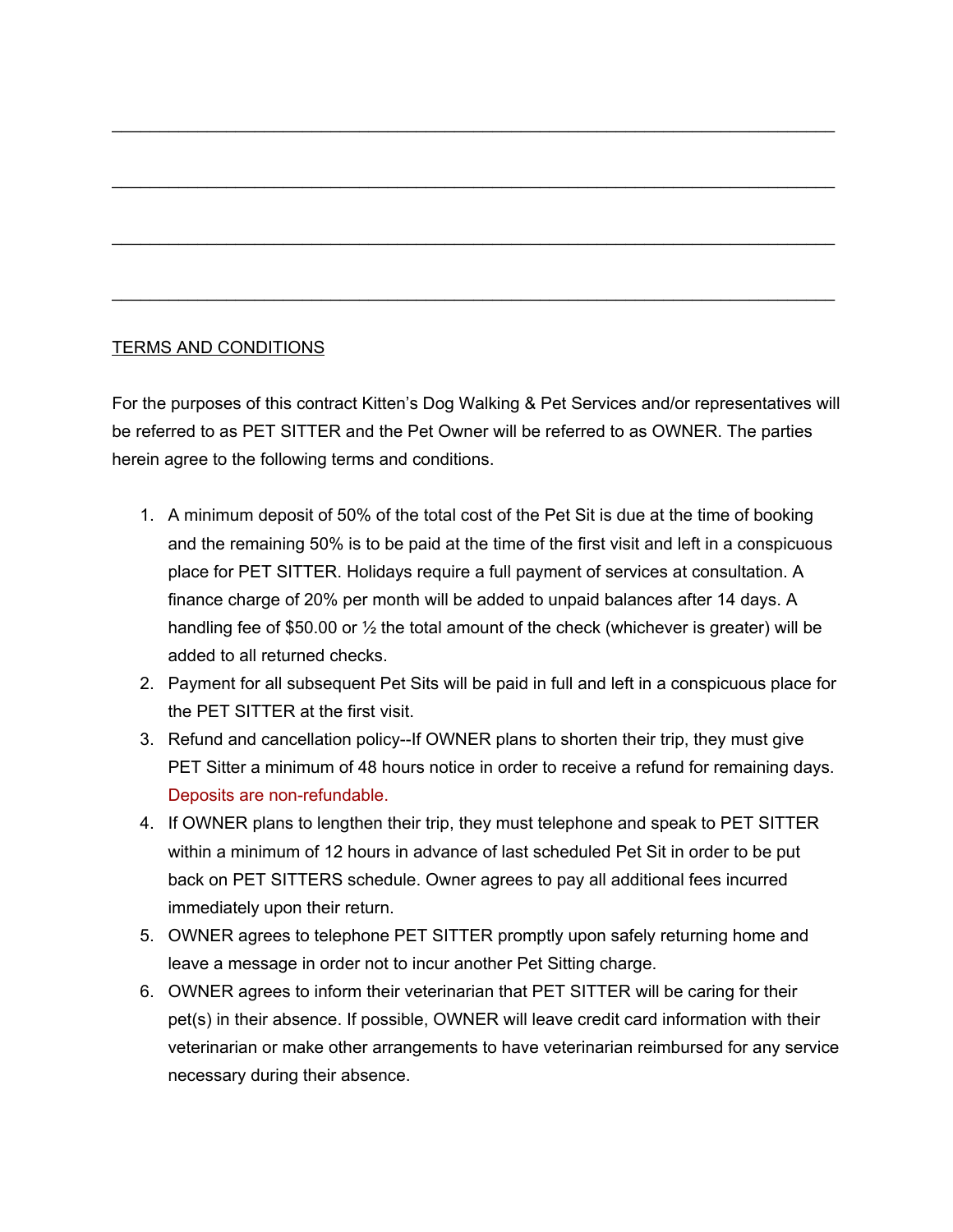- 7. OWNER agrees to inform their utility companies that PET SITTER will be caring for their home in their absence. If possible, OWNER will leave credit card information, set up auto payments or make other arrangements to have utilities maintained during homeowners absence.
- 8. If a medical emergency arises for pet, PET SITTER will make every effort to contact the OWNER immediately if emergency notification was not declined. OWNER authorize PET SITTER to seek medical services. OWNER agrees to reimburse PET SITTER for all services rendered during emergency care.
- 9. If a home emergency arises, PET SITTER will make every effort to contact the OWNER immediately. OWNER authorize PET SITTER to seek appropriate services. OWNER agrees to reimburse PET SITTER for all services rendered during emergency.
- 10. In the unlikely event of illness or personal emergency to PET SITTER, OWNER will authorize PET SITTER to arrange for another qualified person to fulfill responsibilities as set forth in this contract, OWNER will be notified as soon as possible in such a situation.
- 11. It is the OWNER'S responsibility to make sure all of their pet(s) are current on vaccinations or have had titer test to evaluate pet's individual immune status. Should PET SITTER be bitten or otherwise injured by OWNER'S pet(s), OWNER agrees to pay all medical costs and lost wages incurred by PET SITTER due to such injury.
- 12. OWNER is responsible for any injury caused to PET SITTER or the general public by OWNER'S pet(s) or condition of OWNER'S premises.
- 13. In the event of inclement weather or natural disaster, PET SITTER will use their best judgment in caring for the OWNER'S pet(s) and home but cannot be held responsible for any damages to home or injury to pet arising from such situations.
- 14. PET SITTER recommends having protocol in place for unexpected emergencies. If a problem arises such a as pipe rupture, flooding, earthquake, fire, break-in, animal destroying fence, etc., PET SITTER will make every effort to contact OWNER and follow their instructions. If possible, OWNER will leave credit card information with their maintenance company or make other arrangements to have maintenance company reimbursed for any service necessary during their absence. If OWNER cannot be reached or immediate action is necessary for the health, safety and welfare of the pet(s), OWNER authorizes PET SITTER to make any repairs deemed necessary by the PET SITTER. The OWNER agree to reimburse PET SITTER to make any repairs deemed necessary by PET SITTER. The OWNER agrees to reimburse PET SITTER for all expenses incurred for repair of property and will hold PET SITTER blameless for work done by other.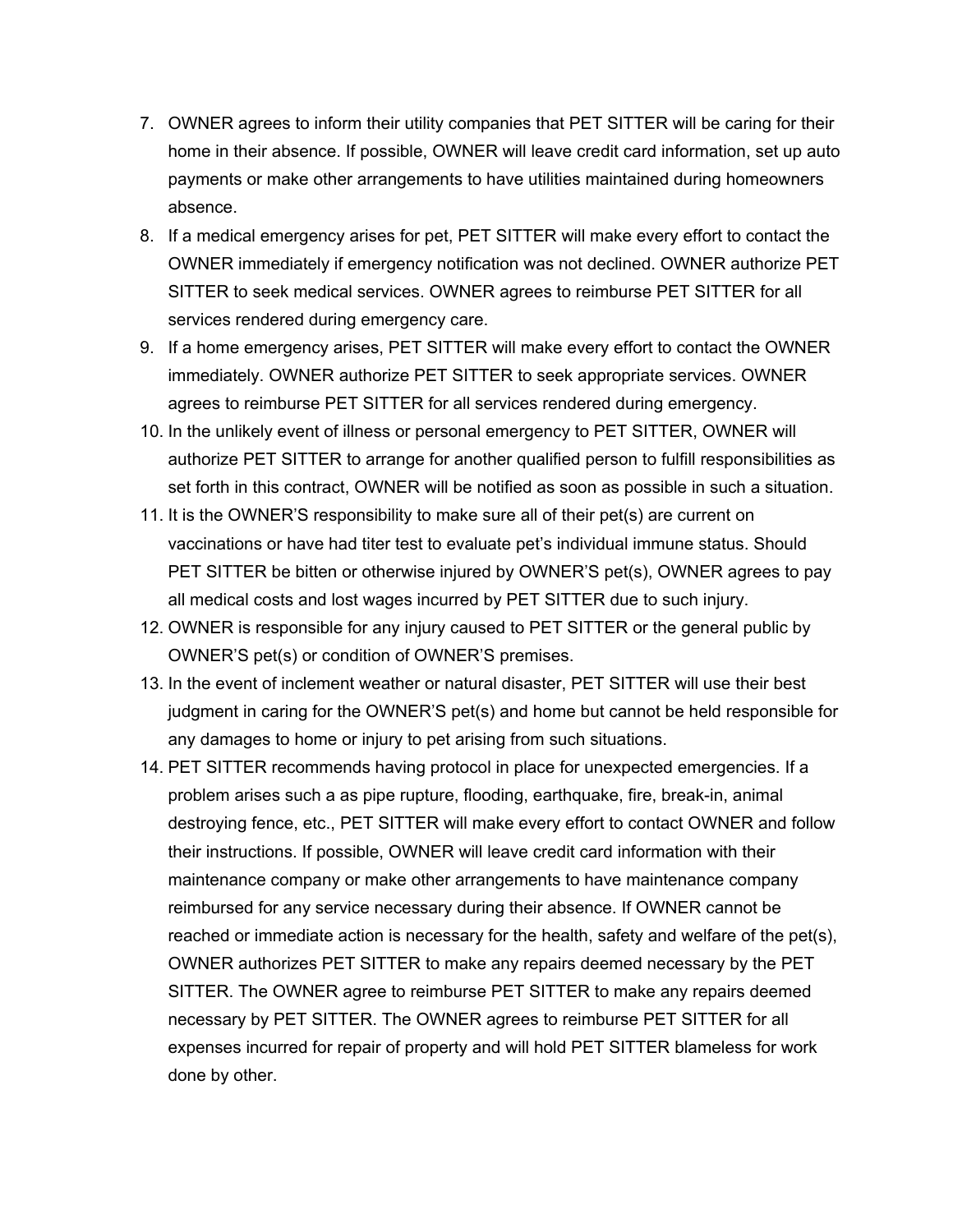- 15. OWNER is to notify PET SITTER if anyone else has keys or access to OWNER'S property other than PET SITTER during the time the PET SITTER is caring for the OWNER'S home and pet(s). PET SITTER cannot be held liable for damage done to home and pet(s) by others with such access. In addition, PET SITTER shall not be held liable for damage done by pet(s) to either the interior or exterior of home or furniture.
- 16. PET SITTER is not liable for pets that are left outside or may escape.
- 17. OWNER shall, at OWNER'S sole expense, defend PET SITTER against any claim or demand, whether or not well founded arising from any act(s) of OWNER'S pet(s) or relation to OWNER'S property. OWNER shall indemnify and hold PET SITTER free and harmless from all cost expenses and liabilities in connection with such claims or demands, These costs, expenses and liabilities include amounts paid in settlement before or after suit is commenced, attorney's fees and costs incurred by PET SITTER in defending against such claims or demands.
- 18. PET SITTER will provide the services stated herein in a reliable, caring and trustworthy manner. In consideration of these services and as an express condition thereof, OWNER expressly waives and relinquishes any and all claims against PET SITTER except those arising from gross negligence and willful misconduct on the part of the PET SITTER.
- 19. Should any section, provision or portion of the contract be held to be invalid, illegal, void or unenforceable, then section, provision or portion shall be deleted. The remainder of the contract will continue and remain in full force and effect.
- 20. Any controversy or claim arising out of or in relation to this contract shall be brought to Small Claims Court before any other legal action is taken. If the matter cannot be resolved in Small Claims Court then the parties agree to binding Arbitration in accordance with state where contract is signed. The arbitrator shall be based on the rules of the American Arbitration Association.
- 21. This contract shall be interpreted and governed by the laws of the State in which it is signed. Each party will perform its obligation in accordance with all the applicable laws, rules and regulations of said State.
- 22. No term or provision of this contract shall be waived and no breach excused verbally. To be effective, each waiver or excuse shall be in writing and signed by the party who waived or excused.
- 23. Each waiver or excuse shall be independent of all other. Therefore, if a term or provision is waived or breach is excused, that waiver or excuse shall not waiver any other term or provision or excuse any other breach.
- 24. In no event will PET SITTER be liable to OWNER for any damages, including, but not limited to, any lost profits, lost savings or their incidental or consequential damages